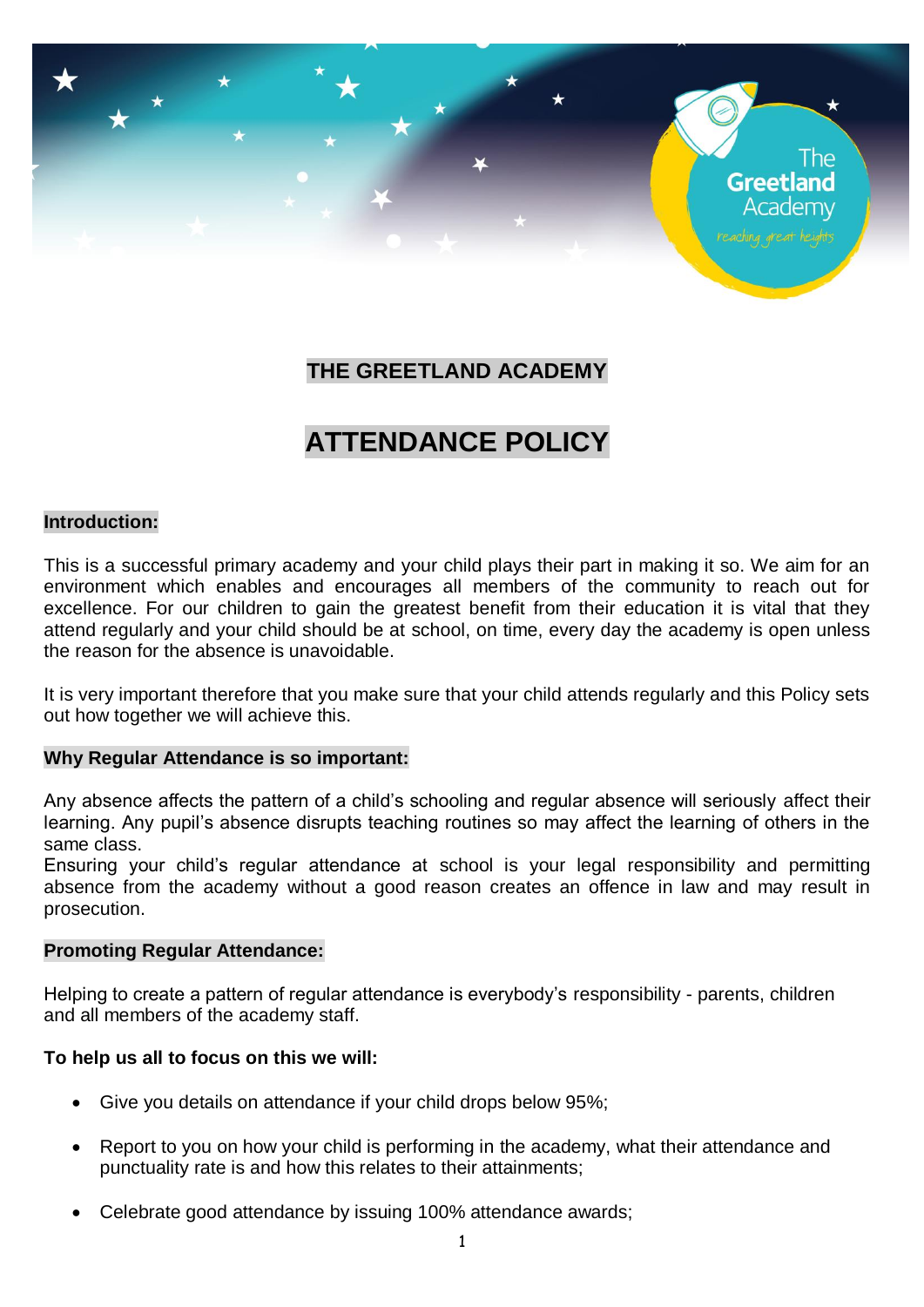#### **Understanding types of absence:**

Every half-day absence from school has to be classified by the academy (not by the parents), as either AUTHORISED or UNAUTHORISED. This is why information about the cause of any absence is always required, preferably in writing.

Authorised absences are mornings or afternoons away from school for a good reason like illness, medical/dental appointments which unavoidably fall in school time, emergencies or other unavoidable cause.

Unauthorised absences are those which the academy does not consider reasonable and for which no "leave" has been given. This type of absence can lead to the Authority using sanctions and/or legal proceedings. This includes:

- Parents/carers keeping children off school unnecessarily
- truancy before or during the school day
- absences which have never been properly explained
- children who arrive at school too late to get a mark
- shopping, looking after other children or birthdays
- day trips and holidays in term time

# **Persistent Absenteeism (PA):**

A child becomes a 'persistent absentee' when they miss 15% or more schooling across the academy year for whatever reason. Absence at this level is doing considerable damage to any child's educational prospects and we need parents' fullest support and co-operation to tackle this.

We monitor all absence thoroughly. Any case that is seen to have reached the PA mark **or is at risk of moving towards that mark** is given priority, you will be informed immediately attendance drops below 95% and a meeting will be requested to explore ways of improving attendance.

PA pupils are tracked and monitored carefully through our pastoral system and we also combine this with academic mentoring where absence affects attainment.

All PA cases are also automatically made known to the In-House Parent Support Worker.

# **Absence Procedures:**

# **If your child is absent you must:**

- Contact us as soon as possible on the first day of absence and continue to keep us informed or email: [ks1@greetlandacademy.org.uk](mailto:ks1@greetlandacademy.org.uk) or [ks2@greetlandacademy.org.uk](mailto:ks2@greetlandacademy.org.uk)
- Send a note in on the first day they return with an explanation of the absence you must do this even if you have already telephoned us;
- Or, you can call into the academy and report to reception.

# **If your child is absent and we have not heard from you, as a matter of safety we will:**

# **Adopt our first day calling procedures:**

1) Children present are registered.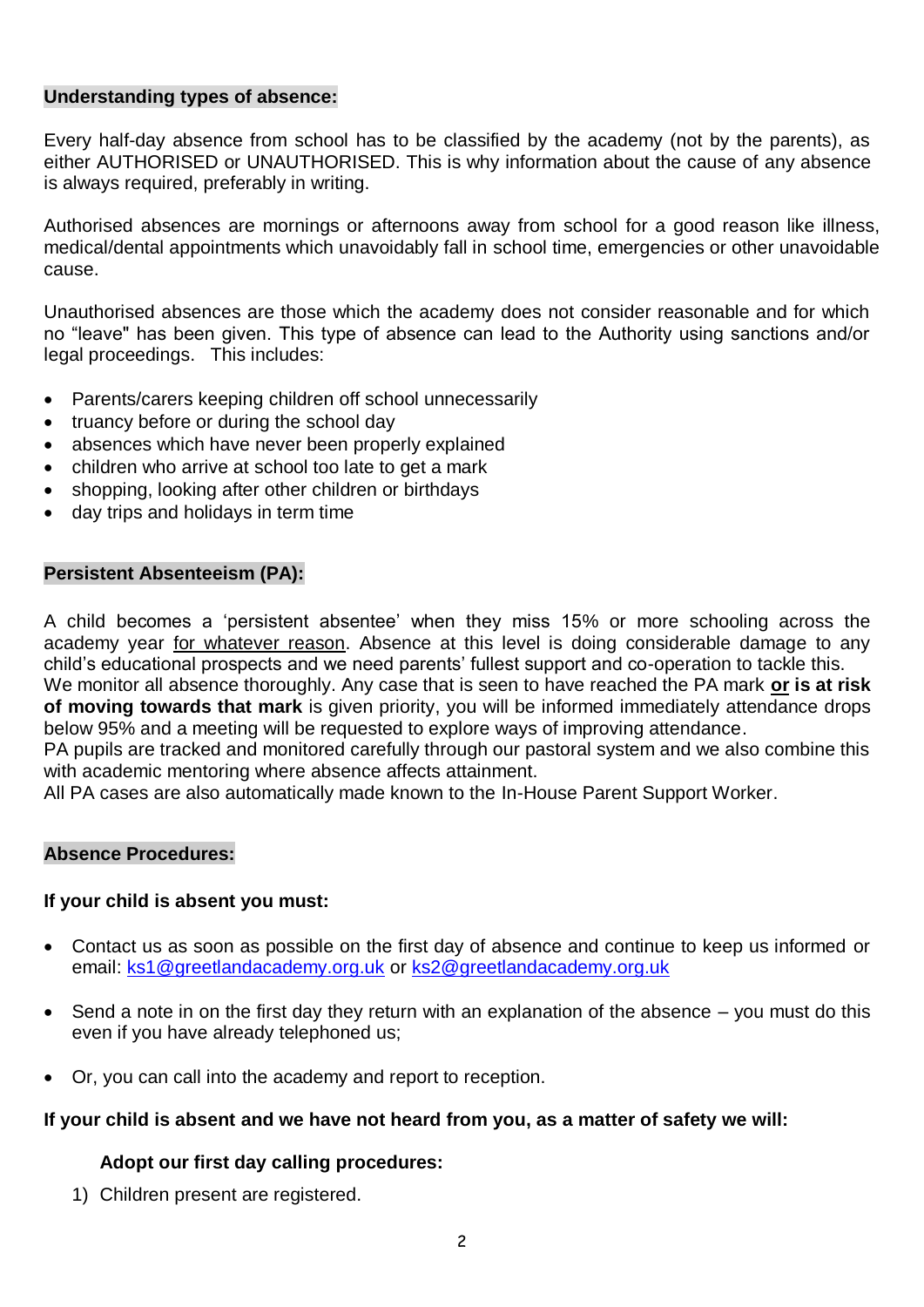- 2) Late children checked against attendance registers
- 3) Absence calls listened to/attendance emails checked
- 4) First day phone call to first name on contact list within half an hour of school start time asking for response
- 5) If no response to phone call within 45 minutes of school start time, ring down contact list until reply is received, ensuring where possible that someone from outside of the family home has been contacted.
- 6) Alert HT/DSL that this child is absent and no contact has been made within an hour of school start time
- 7) If no reply follow up phone calls for all contacts.
- 8) Home Visit made if possible/appropriate by school or other agency involved
- 9) Contact Police if all other stages have been completed and there is still no contact regarding the absent child. This should be done using the 101 number.

# **Further intervention will include:**

- Invite you in to discuss the situation with our In-House Parent Support Worker or Senior Leader if absences persist;
- Refer the matter to the In-House Parent Support Worker if attendance moves below 95%.

# **Telephone numbers:**

There are times when we need to contact parents about lots of things, including absence, so we need to have your contact numbers at all times. So help us to help you and your child by making sure we always have an up to date number – if we don't then something important may be missed. There will be regular checks on telephone numbers annually.

# **IN-HOUSE PARENT SUPPORT WORKER:**

Whilst any child may be off school because they are ill, sometimes they can be reluctant to attend school. Any problems with regular attendance are best sorted out between the academy, the parents and the child. If your child is reluctant to attend, it is never better to cover up their absence or to give in to pressure to excuse them from attending. This gives the impression that attendance does not matter and usually make things worse.

Parents are expected to contact school at an early stage and to work with the staff in resolving any problems together. This is nearly always successful. If difficulties cannot be sorted out in this way, the In-House Parent Support Worker may seek outside agency help. She will also try to resolve the situation by agreement but, if other ways of trying to improve the child's attendance have failed and unauthorised absences persist, sanctions such as Penalty Notices or prosecutions in the Magistrates Court can be activated. Alternatively, parents or children may wish to contact the In-House Parent Support Worker themselves to ask for help or information (Telephone: 07581886855)

# **Lateness:**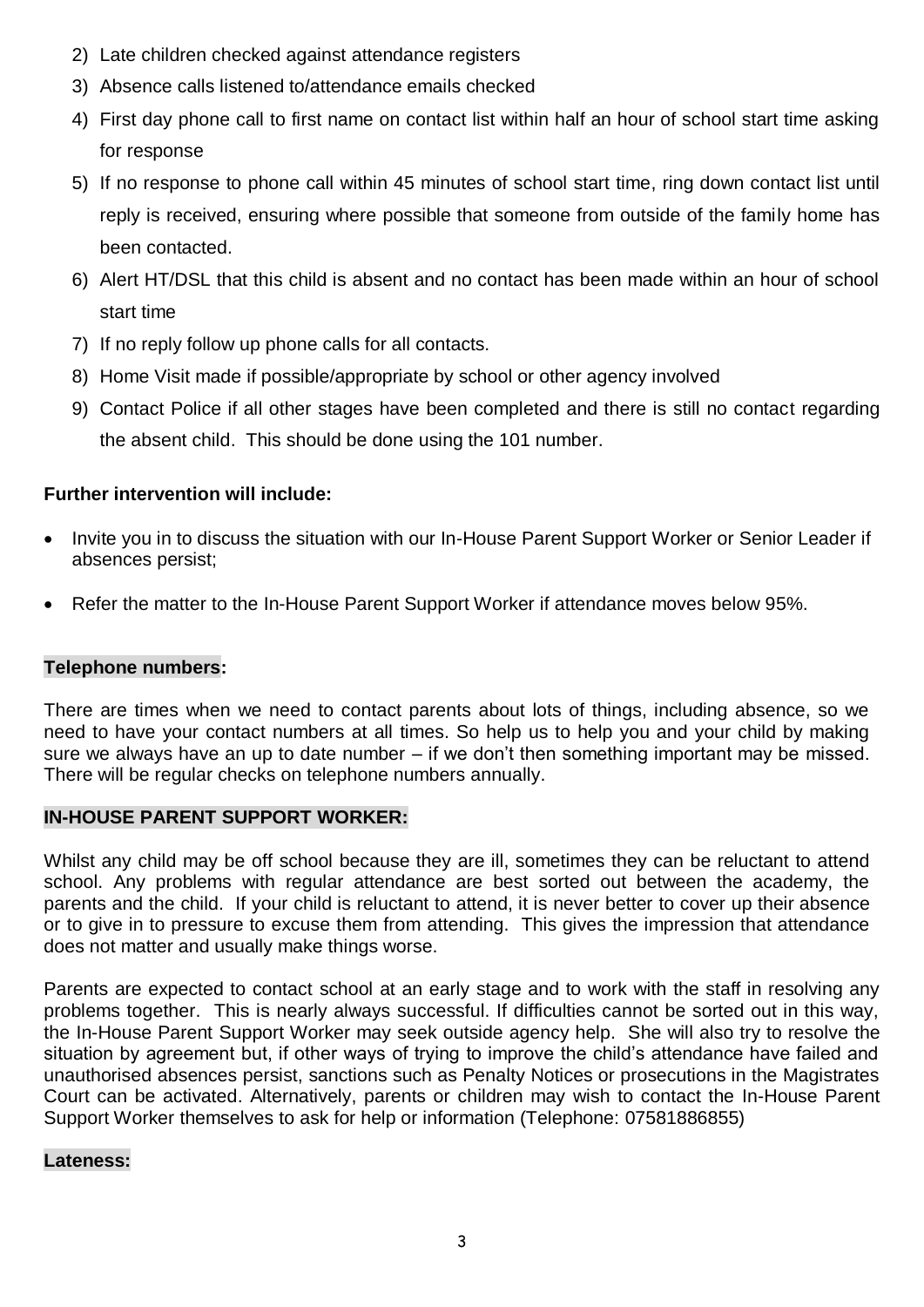Poor punctuality is not acceptable. If your child misses the start of the day they can miss work and do not spend time with their class teacher getting vital information and news for the day. Late arriving children also disrupt lessons, this can be embarrassing for the child and can also encourage absence.

#### **How we manage lateness:**

The academy day starts at **8.45 a.m.** at the Early Years & Key Stage 1 site and **8.55 a.m.** at the Key Stage 2 site and we expect your child to be in class at that time.

Registers are marked by **9.05 a.m.** and your child will receive a late mark if they are not in by that time.

At **9.30 a.m.** the registers will be closed. In accordance with the Regulations, if your child arrives after that time they will receive a mark that shows them to be on site, but this will **not** count as a present mark and it will mean they have an unauthorised absence. This may mean that you could face the possibility of a Penalty Notice if the problem persists.

If your child has a persistent late record you will be asked to meet with the In-House Parent Support Worker and/or Principal to resolve the problem, but you can approach us at any time if you are having problems getting your child to school on time.

# **Holidays In Term Time:**

Taking holidays in term time will affect your child's schooling as much as any other absence and we expect parents to help us by not taking children away in school time.

From 1st September 2013 the Education Regulations changed:

'Headteachers may not grant any leave of absence during term time unless there are exceptional circumstances. Headteachers should determine the number of days a child can be away from school if the leave is granted'.

All applications for leave under exceptional circumstances must be made in advance and will be considered by a minimum of 2 governors and the Principal. In making a decision the Governors and Principal will consider the circumstances of each application individually, including any previous pattern of leave in term time.

The exceptional circumstances under which leave may be authorised include

- Illness of a close relative living at some distance
- Bereavement
- Inability of parent to take holidays because of special duties eg police/armed forces

Even when exceptional circumstances do occur we may refuse to authorise leave in term time:

- When a child is just starting the academy. This is very important as your child needs to settle into their new environment as quickly as possible.
- Immediately before and during assessment periods (SATS).